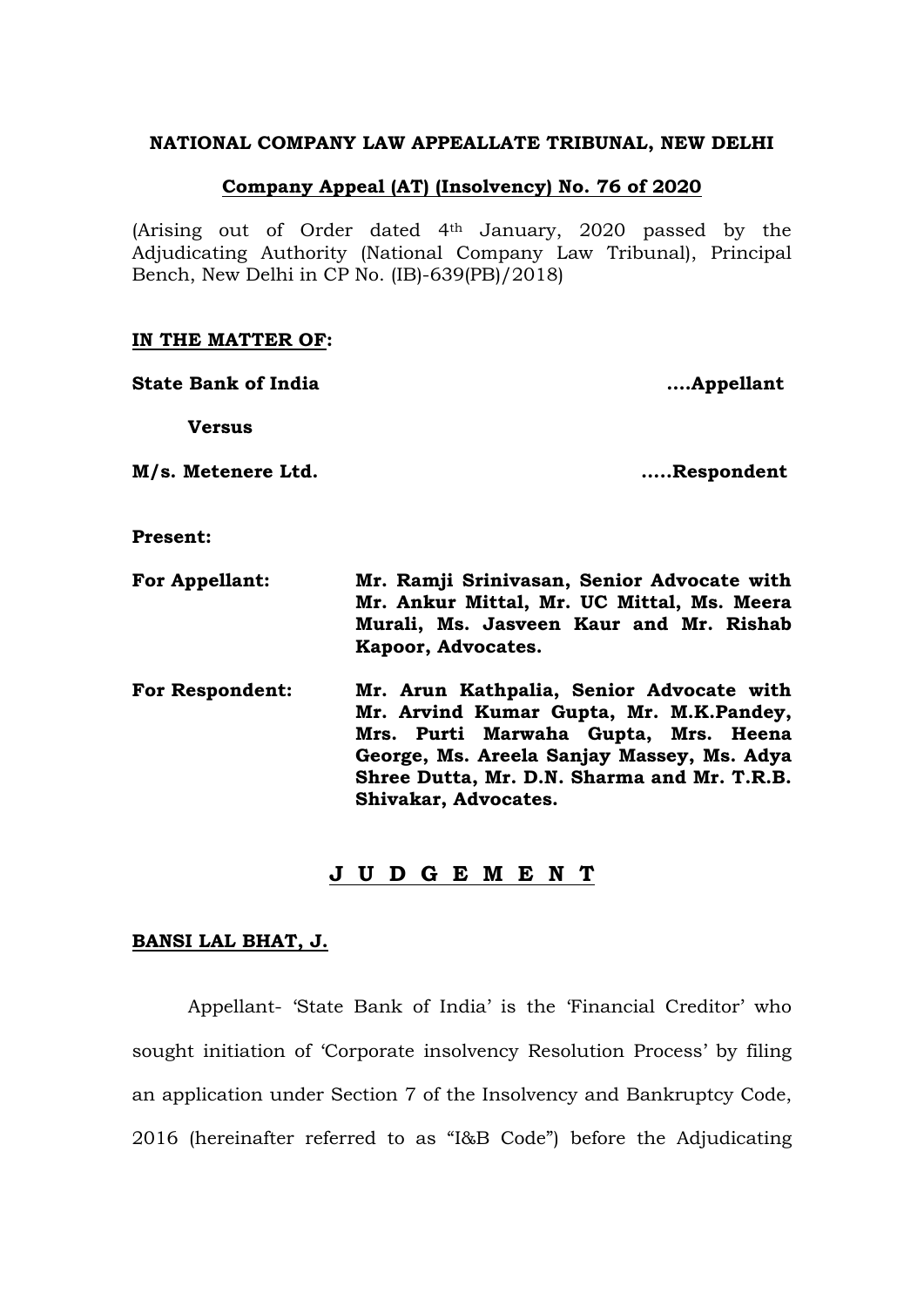Authority (National Company Law Tribunal), New Delhi, Principal Bench which, on taking note of the objection raised by the 'Corporate Debtor'- 'M/s. Metenere Limited' regarding the name of proposed 'Interim Resolution Professional'- Mr. Shailesh Verma passed impugned order dated 4th January, 2020 directing the Appellant- 'Financial Creditor' to perform its statutorily mandatory obligation by substituting the name of the 'Resolution Professional' to act as an 'Interim Resolution Professional' in place of Mr. Shailesh Verma as it was of the view that Mr. Shailesh Verma having worked with the State Bank of India for 39 years before his retirement in 2016, there was an apprehension of bias and Mr. Shailesh Verma was unlikely to act fairly and could not be expected to act as an Independent Umpire. Aggrieved thereof, Appellant- 'Financial Creditor' has preferred instant appeal assailing the impugned order on the ground that the proposed 'Interim Resolution Professional' Mr. Shailesh Verma fulfils the requirement for appointment as 'Interim Resolution Professional'/ 'Resolution Professional' under the 'I&B Code' and admittedly bears no disqualification.

2. It is contended on behalf of the Appellant that the 'I&B Code' and the Regulations framed thereunder do not attach any disqualification to an ex-employee of a 'Financial Creditor' from being appointed as an 'Interim Resolution Professional'. It is further submitted that the 'Interim Resolution Professional' is not required to act as an 'Independent Umpire' between the 'Financial Creditor' and the ex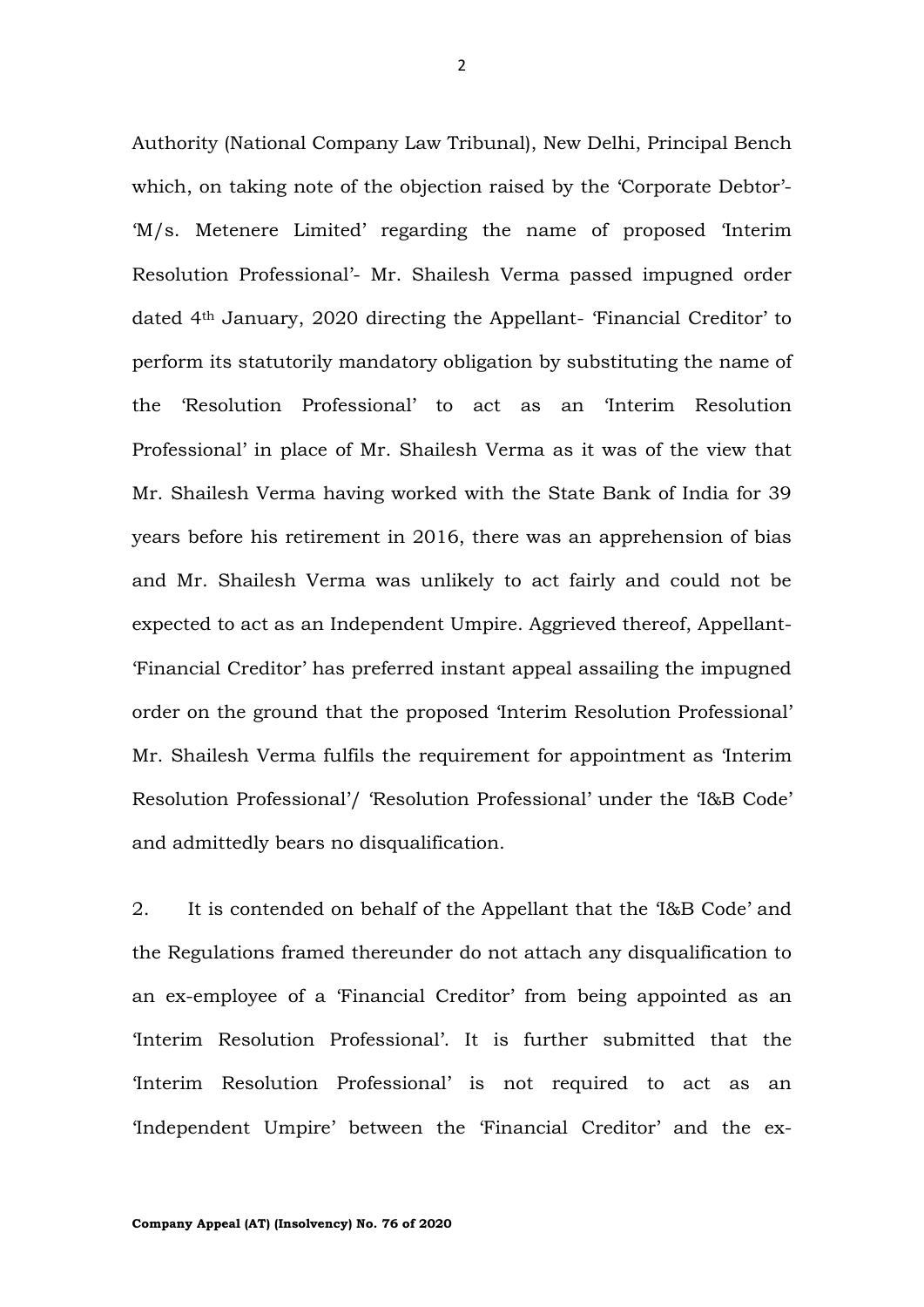management of the 'Corporate Debtor' or decide any conflicting issues between them. It is further submitted that the 'Resolution Professional' has no adjudicatory powers and only acts as a facilitator in the 'Corporate Insolvency Resolution Process' as all major decisions are taken only with the approval of the 'Committee of Creditors'. It is further submitted that the 'Financial Creditor' also plays part only to the extent of its voting share as a member of 'Committee of Creditors' and not beyond that. Therefore, merely because the proposed 'Interim Resolution Professional' happens to be an ex-employee of the 'Financial Creditor' cannot be a ground to allege bias against him. Lastly, it is contended that the proposed 'Interim Resolution Professional' is not on any panel of the Appellant Bank or handling any portfolios and has no role in decision making committee of the Appellant Bank.

3. Per contra, it is submitted on behalf of the Respondent- 'Corporate Debtor' that Mr. Shailesh Verma was in employment with the Appellant for over 39 years and retired as the Chief General Manager in 2016. He is drawing pension from the Appellant- 'Financial Creditor' which falls within the definition of 'salary' under the Income Tax Act, 1961. It is submitted that in view of the same, Mr. Shailesh Verma is an 'interested person' being an ex-employee and on the payroll of 'Financial Creditor', thus rendered ineligible under the 'I&B Code' to act as an 'Interim Resolution Professional'. It is further submitted that mere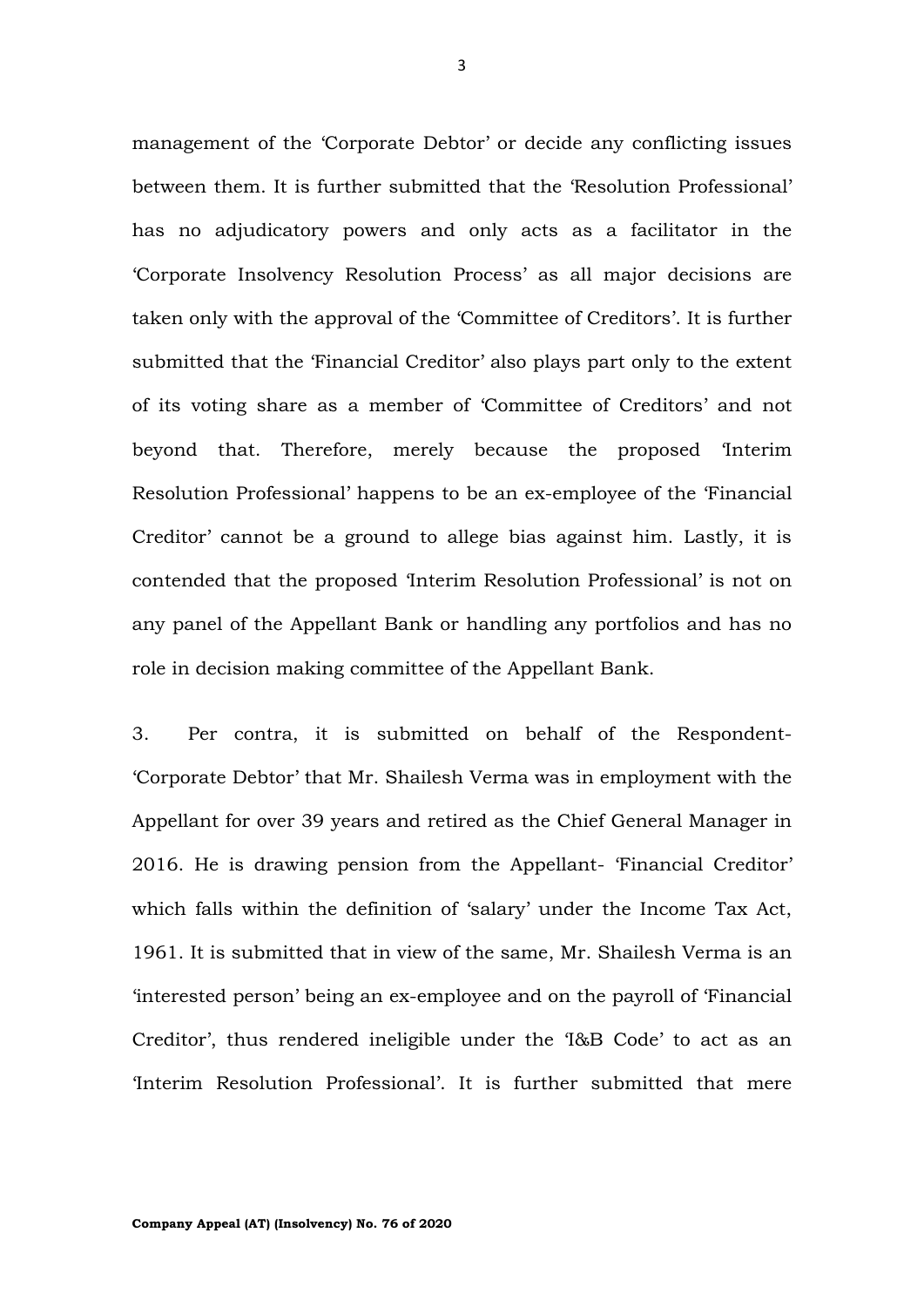apprehension of bias is sufficient ground of apprehension of biasness of the proposed 'Interim Resolution Professional' towards the Appellant.

4. The sole question arising for determination in this appeal is whether an ex-employee of the 'Financial Creditor' having rendered services in the past, should not be permitted to act as 'Interim Resolution Professional' at the instance of such 'Financial Creditor', regard being had to the nature of duties to be performed by the 'Interim Resolution Professional' and the 'Resolution Professional'.

5. It is not in controversy that Mr. Shailesh Verma proposed as 'Interim Resolution Professional' by the 'State Bank of India' is an exemployee of the 'Financial Creditor' having served the organisation for 39 years in the past and retired as the Chief General Manager in 2016. Merely, because Mr. Shailesh Verma continues to draw pension for services rendered in past does not clothe him with the status of an 'interested person'. The fact that Mr. Shailesh Verma is drawing pension from 'Financial Creditor's organisation does not clothe him with the status of an employee on the payroll of 'Financial Creditor'. Pension is paid for the services rendered to the employer in the past and it is a benefit earned for such past services under the relevant Service Rules. The pensioner is entitled to such benefit as a privilege under the Service Rules and not as a boon from the ex-employer. It is significant to refer to Regulation 3 (1) of the Insolvency and Bankruptcy Board of India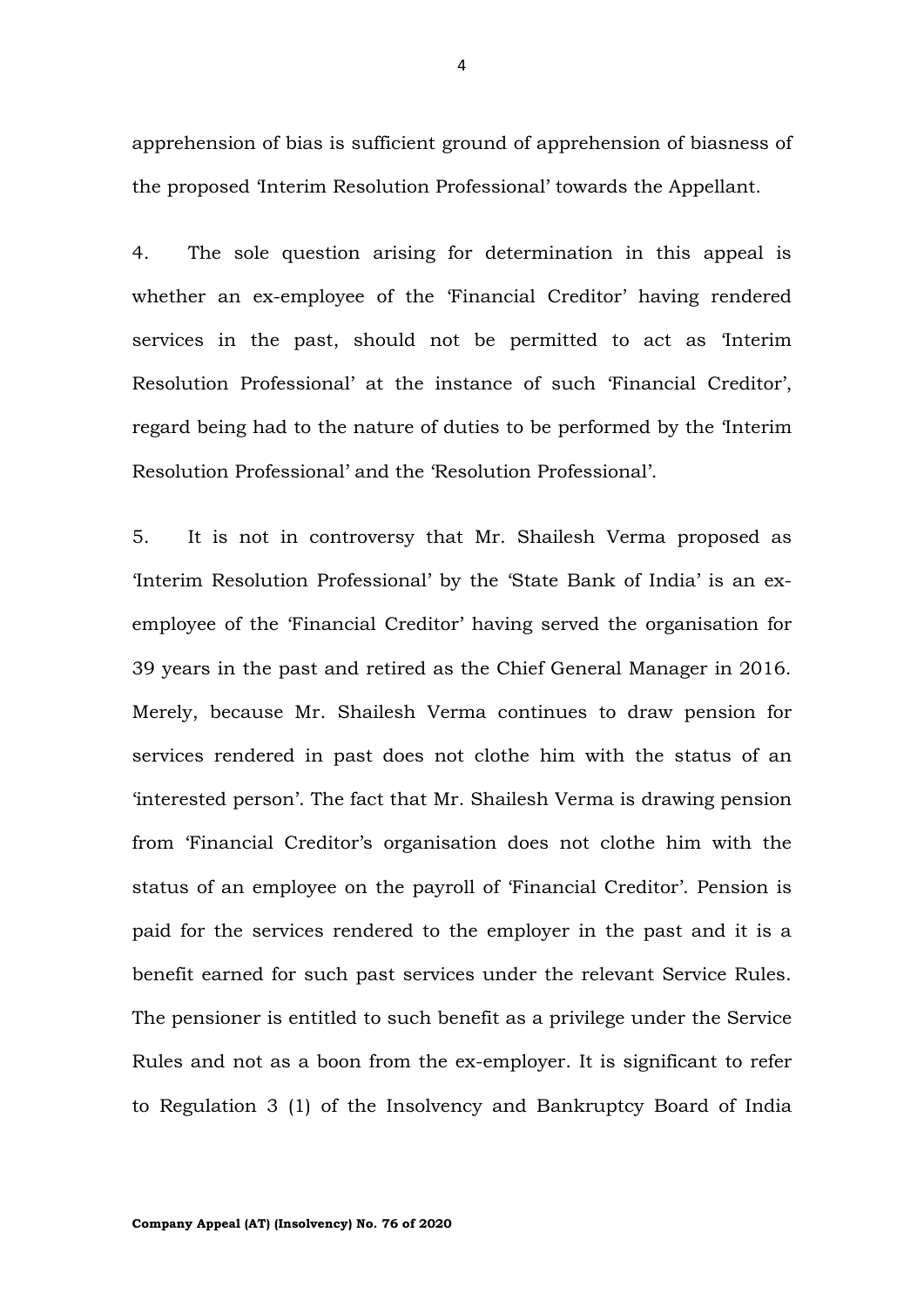(Insolvency Resolution Process for Corporate Persons) Regulations, 2016, which reads as under:

*"(1) An insolvency professional shall be eligible to be appointed as a resolution professional for a corporate insolvency resolution process of a corporate debtor if he, and all partners and directors of the insolvency professional entity of which he is a partner or director, are independent of the corporate debtor."*

6. The Regulation clearly provides that an Insolvency Professional shall be eligible for appointment as a 'Resolution Professional' for the 'Corporate Insolvency Resolution Process' of a 'Corporate Debtor' if he or his partners and directors of the Insolvency Professional Entity are independent of the 'Corporate Debtor'. Admittedly, Mr. Shailesh Verma is a qualified Insolvency Professional and neither he nor any of his associates is alleged to be connected with the 'Corporate Debtor' in a manner rendering him ineligible to act as a 'Resolution Professional'. Provision engrafted in Section 17(1) of the Income Tax Act, 1961 bringing pension within the ambit of 'salary' cannot be interpreted to render a pensioner of a 'Financial Creditor' under the statutory framework ineligible as an 'interested person' being in employment of the 'Financial Creditor' as the definition of 'salary' under the Income Tax Act, 1961 is designed only for the purposes of computing of income to determine tax liability. The argument advanced on behalf of the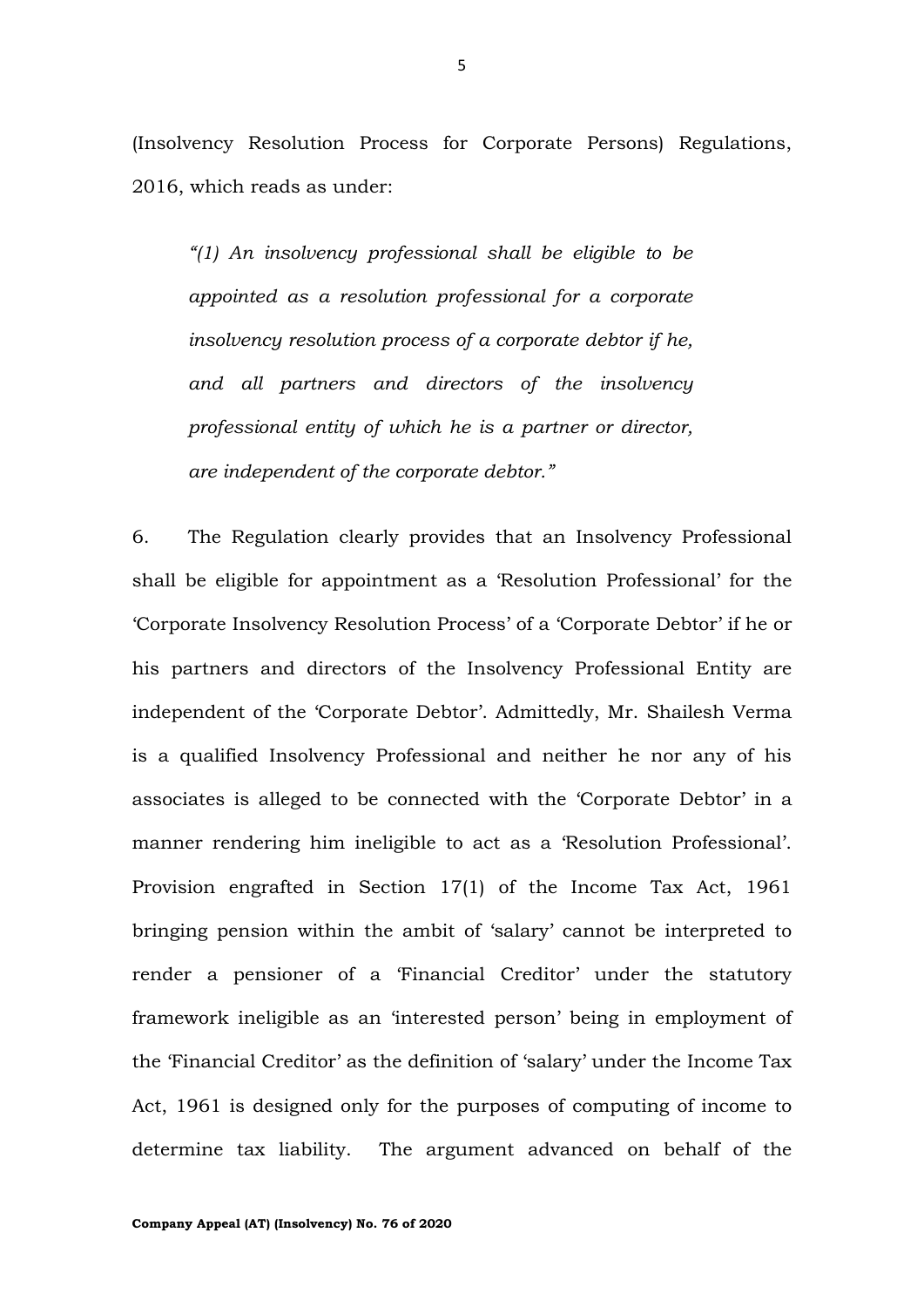'Corporate Debtor' in this Court to portray Mr. Shailesh Verma as an 'interested person' drawing salary within the meaning of Income Tax Act, 1961 defies logic and same has to be repelled.

7. This Appellate Tribunal had an occasion to consider ineligibility or disqualification for appointment as 'Interim Resolution Professional' or 'Resolution Professional'. Taking note of the relevant provisions of law in *"State Bank of India v. Ram Dev International Ltd. (Through Resolution Professional)− Company Appeal (AT) (Insolvency) No. 302 of 2018"* decided on 16th July, 2018, this Appellate Tribunal observed that merely because a 'Resolution Professional' is empanelled as an Advocate or Company Secretary or Chartered Accountant with the 'Financial Creditor' cannot be a ground to reject the proposal of his appointment unless there is any disciplinary proceeding pending against him or it is shown that the person is an interested person being an employee or on the payroll of the 'Financial Creditor'. Admittedly, no disciplinary proceedings are pending against Mr. Shailesh Verma and he is not on aforestated panel or engaged as a retainer by the 'Financial Creditor'. He had a long relationship with the 'Financial Creditor', spanning around four decades, before demitting office as the Chief General Manger in 2016 but currently he is merely a pensioner drawing pension as a benefit earned for the past services in terms of the relevant Service Rules which he is getting independent of the benevolence of the ex-employer i.e. the Appellant- 'Financial Creditor'. But it cannot be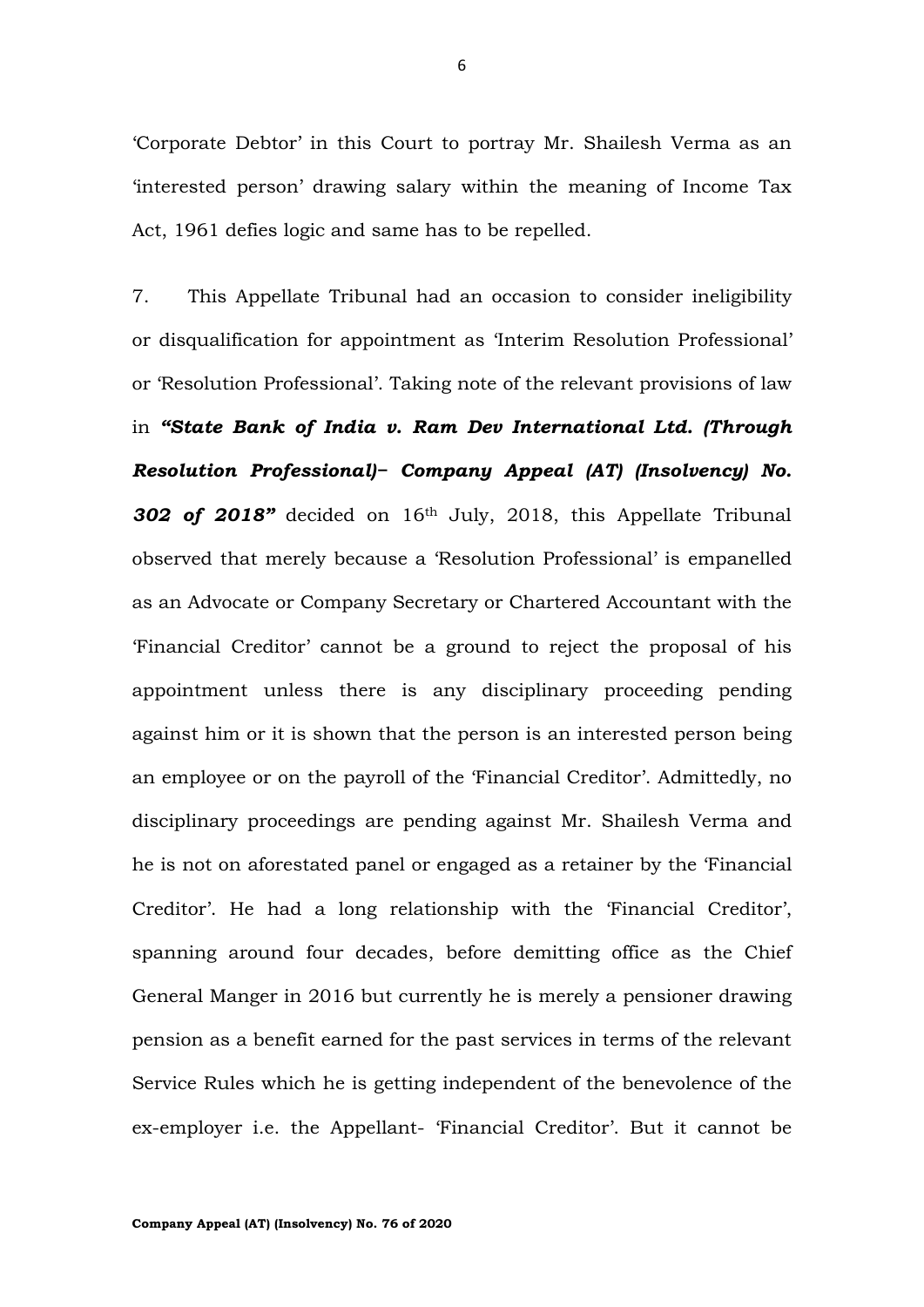denied that the Appellant restricted its choice to propose Mr. Shailesh Verma as 'Interim Resolution Professional' obviously having regard to past loyalty and the long services rendered by the later. This conclusion is further reinforced by filing of instant appeal by the 'Financial Creditor' who is upset with the impugned order directing the Appellant- 'Financial Creditor' to substitute the name of 'Interim Resolution Professional' in place of Mr. Shailesh Verma. This has to be viewed in the context of apprehension of bias raised by the Respondent- 'Corporate Debtor' for the apprehension of bias necessarily rests on the perception of Respondent- 'Corporate Debtor'. It is profitable to refer to the following observations of the Hon'ble Apex Court in *"Ranjit Thakur* 

*v. Union of India and Ors.− (1987) 4 SCC 611"*:

*"17. As to the tests of the likelihood of bias what is relevant is the reasonableness of the apprehension in that regard in the mind of the party. The proper approach for the judge is not to look at his own mind and ask himself, however, honestly, "Am I Biased?"; but to look at the mind of the party before him"*

8. The fact that the proposed 'Resolution Professional' Mr. Shailesh Verma had a long association of around four decades with the 'Financial Creditor' serving under it and currently drawing pension coupled with the fact that the 'Interim Resolution Professional' is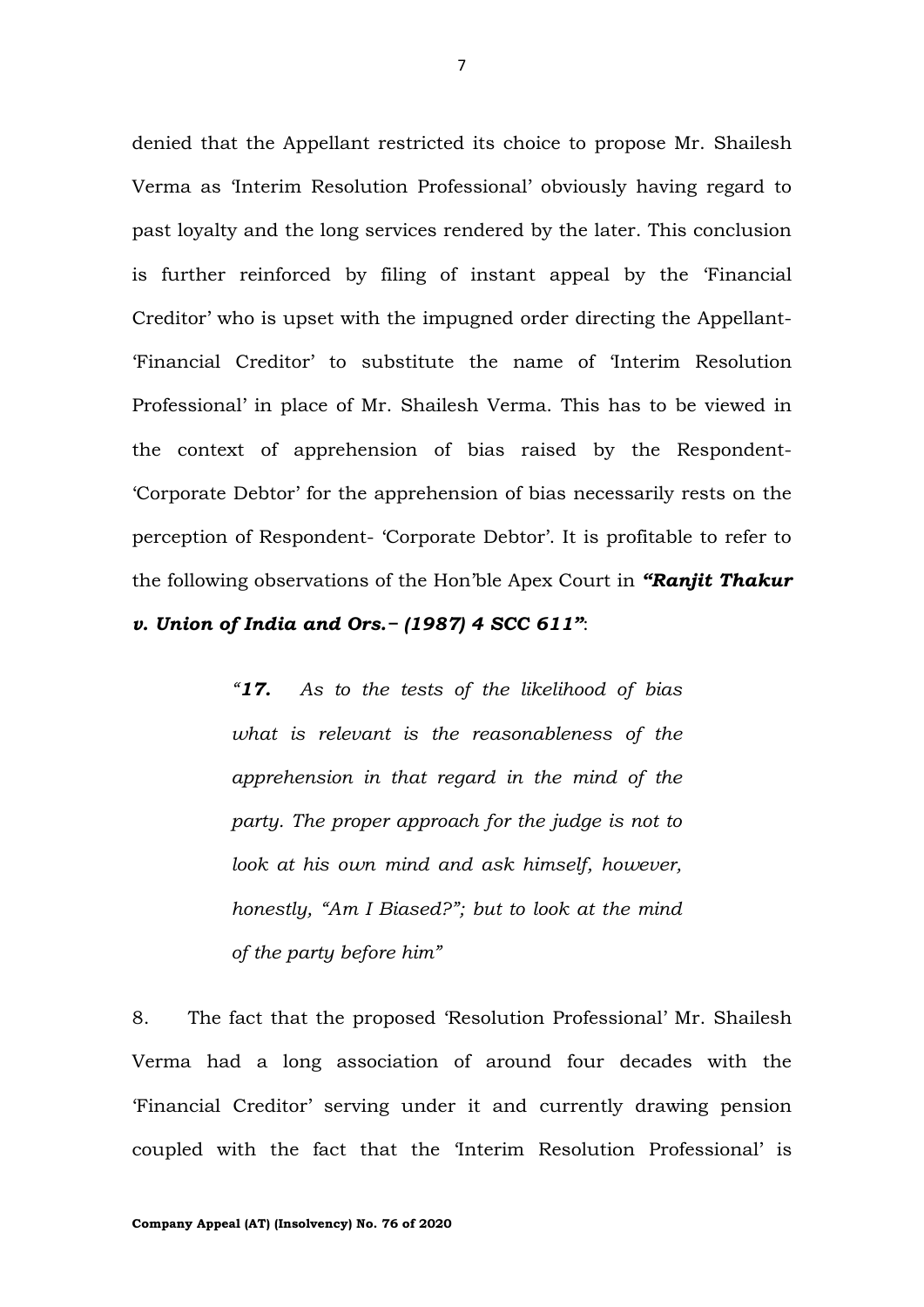supposed to collate all the claims submitted by Creditors, though not empowered to determine the claims besides other duties as embedded in Section 18 of the 'I&B Code' raised an apprehension in the mind of Respondent- 'Corporate Debtor' that Mr. Shailesh Verma as the proposed 'Interim Resolution Professional' was unlikely to act fairly justifying the action of the Adjudicating Authority in passing the impugned order to substitute him by another Insolvency Professional. Observations of the Adjudicating Authority in the impugned order with regard to 'Interim Resolution Professional' to act as an Independent Umpire must be understood in the context of the 'Interim Resolution Professional' acting fairly qua the discharge of his statutory duties irrespective of the fact that he is not competent to admit or reject a claim.

9. In the given set of circumstances, we are of the considered opinion that the apprehension of bias expressed by the 'Corporate Debtor' qua the appointment of Mr. Shailesh Verma as proposed 'Interim Resolution Professional' at the instance of the Appellant- 'Financial Creditor' cannot be dismissed offhand and the Adjudicating Authority was perfectly justified in seeking substitution of Mr. Shailesh Verma to ensure that the 'Corporate Insolvency Resolution Process' was conducted in a fair and unbiased manner. This is notwithstanding the fact that Mr. Shailesh Verma was not disqualified or ineligible to act as an 'Interim Resolution Professional'. Viewed thus, we find no legal flaw